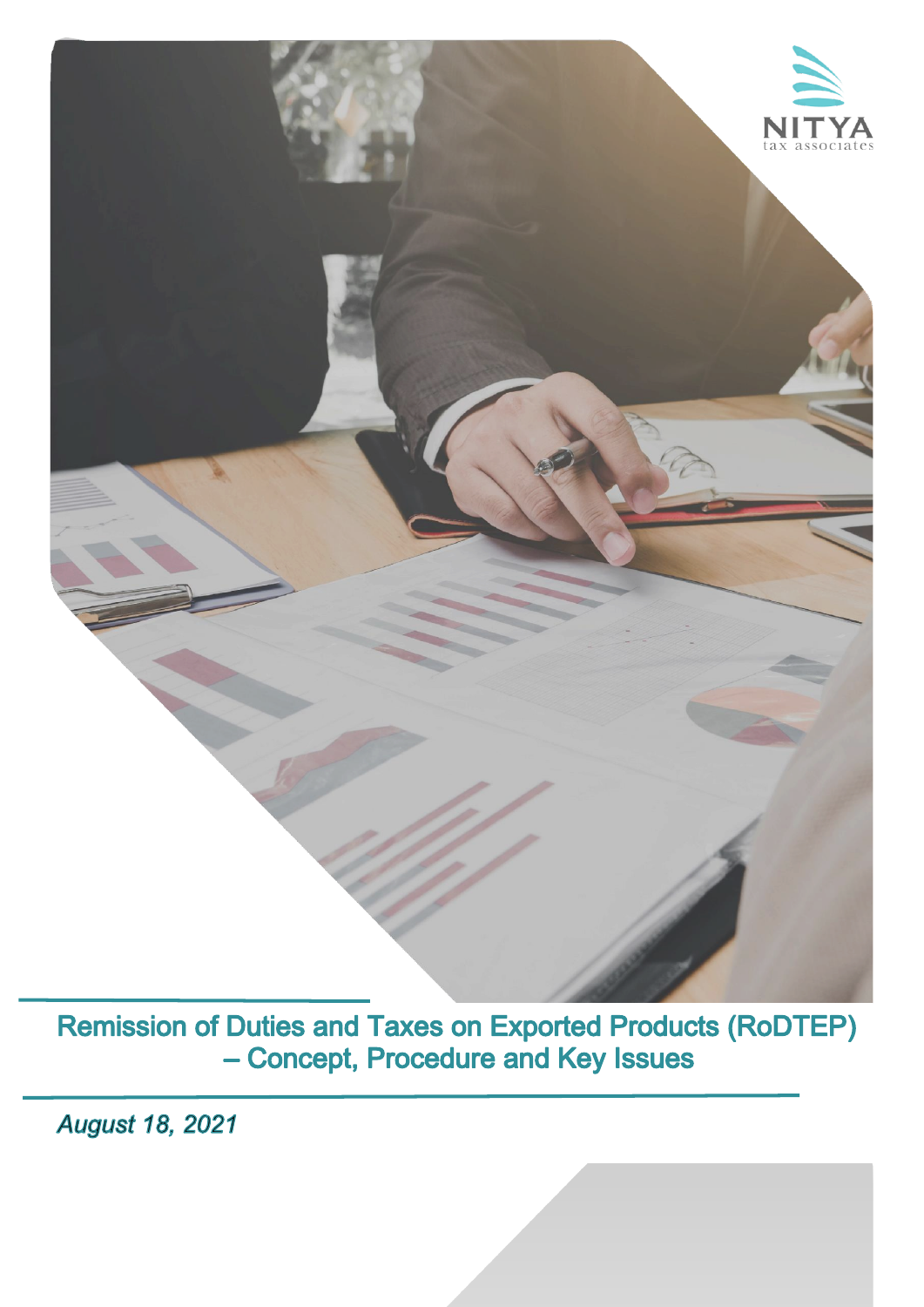# **Contents**

| 1.  |                                                                                             |  |
|-----|---------------------------------------------------------------------------------------------|--|
| 2.  |                                                                                             |  |
| 2.1 | Rebate of duties, taxes and levies incurred in production & distribution of export goods  3 |  |
| 2.2 |                                                                                             |  |
| 2.3 |                                                                                             |  |
| 2.4 |                                                                                             |  |
| 2.5 |                                                                                             |  |
|     |                                                                                             |  |
| 3.  |                                                                                             |  |
| 4.  |                                                                                             |  |
| 4.1 |                                                                                             |  |
| 4.2 |                                                                                             |  |
| 4.3 |                                                                                             |  |
| 4.4 |                                                                                             |  |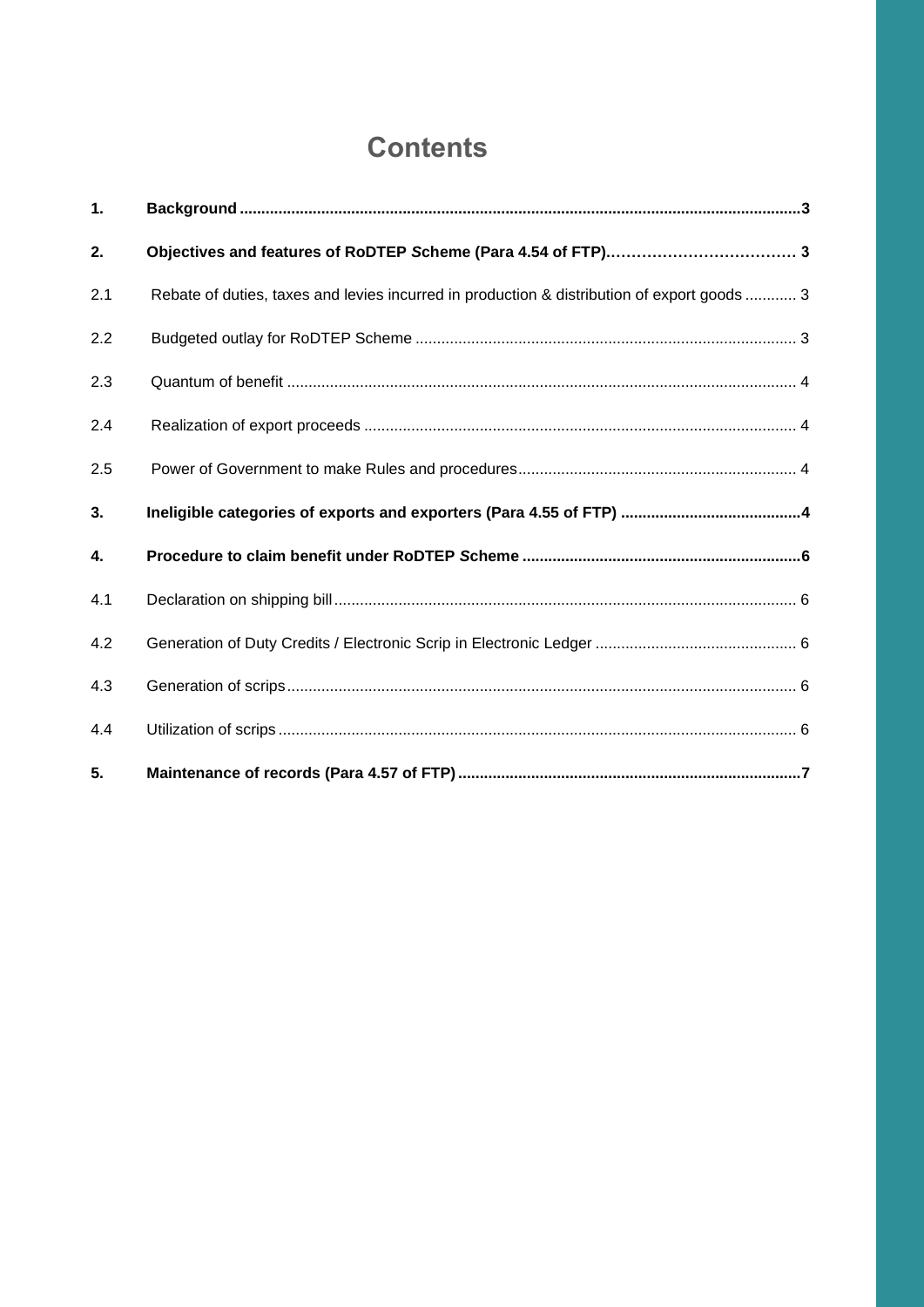## **1. Background**

In October 2019, the World Trade Organization ('WTO') held that Indian export subsidy schemes like Merchandise Exports from India Scheme ('MEIS'), Export Oriented Units ('EOUs') etc. violate the Agreement on Subsidies and Countervailing Measures ('SCM Agreement'). Accordingly, WTO directed India to discontinue these schemes. India has appealed against this ruling before WTO's Appellate Body and the same is pending final decision.

For adhering to the SCM Agreement, India decided to introduce new incentive scheme for export products *viz.* **Remission of Duties and Taxes on Exported Products** ('RoDTEP Scheme') and discontinue MEIS Scheme. Union Cabinet approved RoDTEP Scheme on March 13, 2020.

While the Government announced introduction of RoDTEP Scheme from **January 1, 2021** and discontinuation of MEIS Scheme from such date, the Government did not issue any Notification detailing out RoDTEP Scheme, its procedures, rates etc. during last 8 months.

Yesterday, Ministry of Commerce and Industry introduced legal provisions relating to RoDTEP Scheme in Chapter 4 of Foreign Trade Policy 2015-20 ('FTP') as well as notified rates on various export products (Appendix 4R of FTP) vide *Notification No. 19/2015-20 dated August 17, 2021*. It is pertinent to note that necessary Rules & Procedures on manner of application, documentation, grant of scrips etc. will be notified by Central Board of Indirect Taxes & Customs ('CBIC') in due course.

## **2. Objectives and features of RoDTEP Scheme (Para 4.54 of FTP)**

## 2.1 Rebate of duties, taxes and levies incurred in production & distribution of export goods

Para 4.54(i) of FTP provides that RoDTEP Scheme aims to refund all embedded Central, State and Local duties, taxes and levies incurred in production (including at prior stage) and distribution of export goods. RoDTEP Scheme would not be available for duties, taxes and levies already exempted, remitted or credited under other Schemes.

## 2.2 Budgeted outlay for RoDTEP Scheme

Para 4.54 (iv) and (v) of FTP provide that RoDTEP Scheme will operate based on budget allocated by Ministry of Finance. The Department of Commerce ('DoC') will review rates on annual basis and notify them before commencement of every financial year ('FY').

The rates may be subject to calibrations and revisions on need basis to ensure that quantum of benefit remains within budgeted outlay. There shall be no carry forward of arrears or contingent liability for RoDTEP Scheme to next FY.

Para 4.54 (vi) of FTP empowers DoC to decide sequence of introduction of RoDTEP Scheme across sectors, prioritization of sectors, degree of benefit, ceiling within prescribed rates etc.

*NITYA Comments: It is shocking that RoDTEP Scheme is driven by budgeted outlay than export promotion. This means that if India's exports exceed Government's estimates, then exporters will get lesser benefit because of budget allocation. Resultantly, exporters do not have any certainty on getting benefit at prescribed rates as there may be reductions basis budget allocation, prioritization of sectors etc.*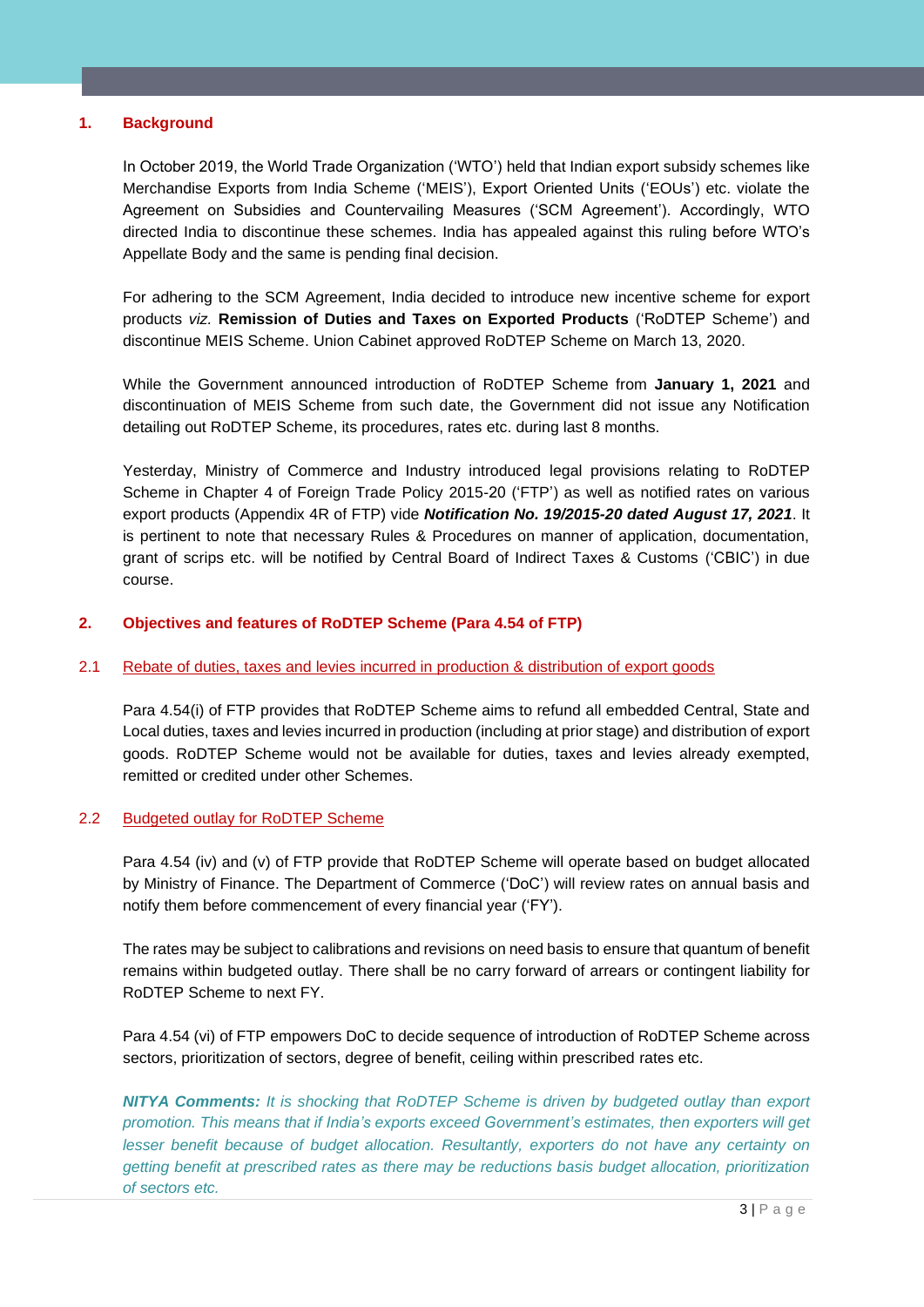## 2.3 Quantum of benefit

Para 4.54(vii) of FTP prescribes that benefit shall be granted as fixed percentage of FOB value of export goods with value cap per unit on some products. For certain products, benefit shall be granted as fixed amount per unit.

*NITYA Comments: The notified rates range from 0.3% to 4.30% as compared to 2% to 7% earlier available in MEIS Scheme. This is disappointing and much below proposed rates represented by exporter community based on actual incidence of taxes incurred in relation to export goods. This*  effectively means that even after introduction of RoDTEP Scheme, exporters will not get full *compensation of various taxes incurred in relation to production and distribution of export goods.*

*Surprisingly, there are multiple Chapters like Chapters 72 and 73 covering iron and steel products that are conspicuously missing from Appendix 4R thereby indicating that no benefit will be available on export of such products.* 

## 2.4 Realization of export proceeds

Para 4.54(viii) of FTP states that benefit shall be allowed only if export proceeds are realized. If export proceeds are not realized within time allowed under the Foreign Exchange Management Act, 1999, benefit will not be granted or if granted, will be withdrawn.

*NITYA Comments: This indicates that the Government will in-built adequate checks to identify cases where export proceeds are not realized. Notably, this Para also provides that safeguards for non*realization of export proceeds and other systemic improvements in Drawback and GST refunds will *also apply for RoDTEP Scheme.* 

## 2.5 Power of Government to make Rules and procedures

Para 4.54(ix) of FTP provides that CBIC would issue detailed Rules & Procedures for claiming benefit like manner of application, time period for application, export documentation, recovery in case of nonrealization of proceeds, suspension or withholding of RoDTEP Scheme in case of frauds or misuse as well as for imposition of penalty.

## **3. Ineligible categories of exports and exporters (Para 4.55 of FTP)**

- Export of imported goods covered under paragraph 2.46 of FTP
- Exports through trans-shipment
- Export goods subject to minimum export price or export duty
- Goods restricted / prohibited for export under Schedule-2 of Export Policy in ITC (HS)
- Deemed Exports
- Supplies of goods manufactured by DTA units to SEZ / FTWZ units
- Goods manufactured in EHTP and BTP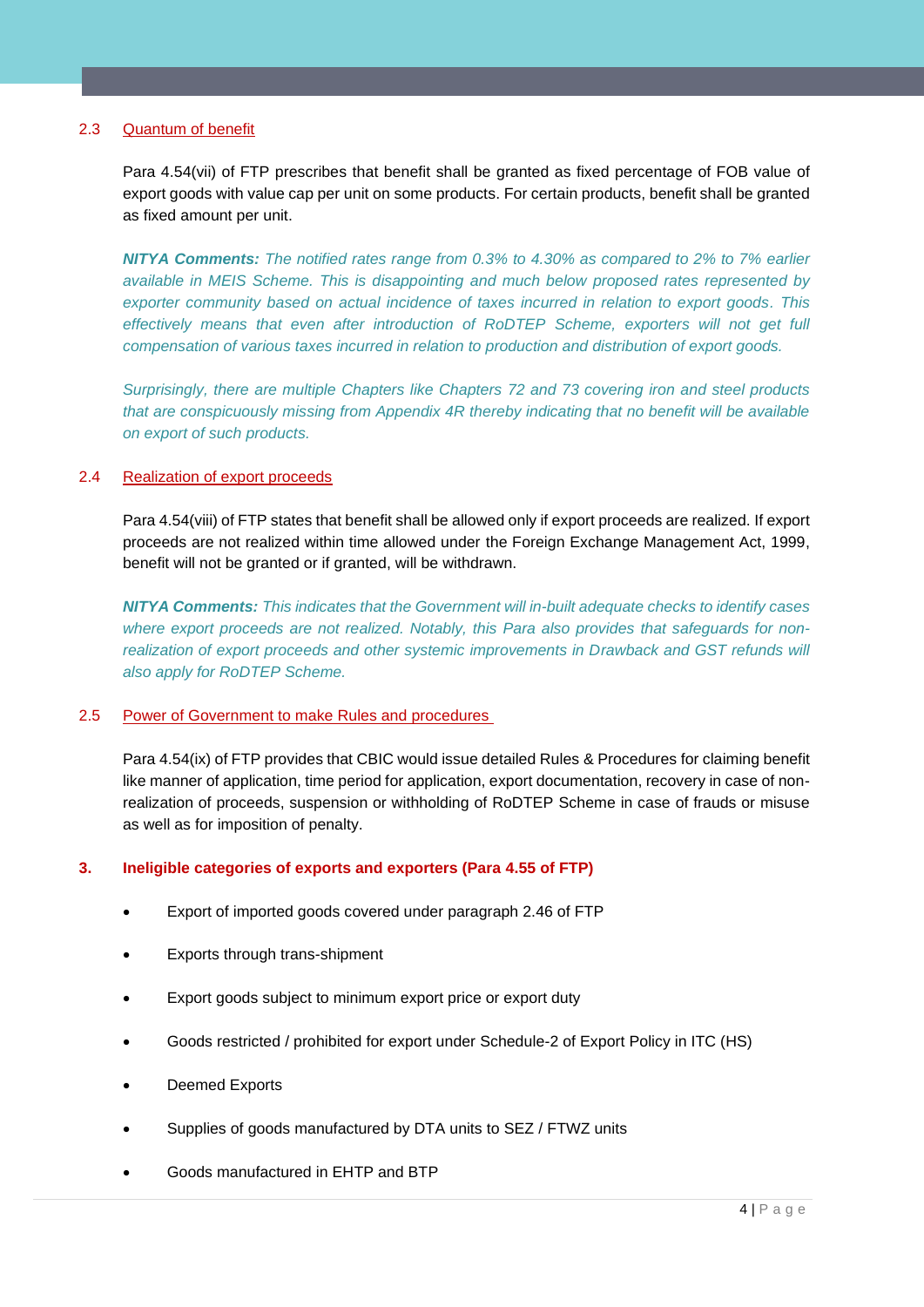- Goods manufactured partly or wholly in warehouse under Section 65 of the Customs Act, 1962
- Goods manufactured or exported by 100% Export Oriented Unit ('EOU')
- Goods manufactured or exported by units in Free Trade Zones ('FTZ') or Export Processing Zones ('EPZ') or Special Economic Zones ('SEZ')
- Goods manufactured or exported by availing benefit under Notification No.32/1997-Customs dated April 1, 1997 (Jobbing Notification)
- Exports for which electronic documentation in ICEGATE EDI is not generated
- Exports from non-EDI ports
- Goods taken into use after manufacture (used goods)
- Goods manufactured or exported in discharge of export obligation against Advance Authorization ('AA') or Duty-Free Import Authorization ('DFIA') or Special Advance Authorization ('SIA')

Para 4.55B of FTP also provides that exports by EOU, FTZ / EPZ / SEZ unit and by AA / DFIA / SIA holders may be subsequently included in RoDTEP Scheme and rates thereof will be decided by RoDTEP Committee.

*NITYA Comments: Government has presently not provided benefit of RoDTEP Scheme for exports made by SEZ / EOU / AA holders etc. Further, the Government has not provided any clarity as to what factors will be considered by RoDTEP Committee in deciding rates for such exports.*

*This is grossly unfair. RoDTEP Scheme aims to reimburse taxes like Excise Duty and VAT on fuel, Electricity Duty etc. which are not otherwise exempted / refunded under present Schemes. Hence, RoDTEP benefit is over and above existing Schemes. There was legitimate expectation of availability of RoDTEP Scheme along with benefits like AA etc. and to exporters like SEZ, EOU etc. This has resulted in an anomalous situation as an exporter can claim RoDTEP benefit along with Duty Drawback but not with Advance Authorization though both Duty Drawback and AA refund / exempt custom duties on imported inputs.*

*Exporters can consider filing representation with RoDTEP Committee to correct this anomaly and provide benefit to SEZ / EOU / AA holders etc. as well.* 

*For goods for which All Industry Rate of Duty Drawback does not fully compensate incidence of custom duties on imported inputs, exporters can consider shifting from AA to Brand Rate of Duty Drawback. Under Brand Rate of Duty Drawback, though there will be cashflow issues of first depositing and then getting refund, still exporters will get full compensation of custom duties on imported inputs as well as benefit under RoDTEP Scheme.* 

*It is pertinent to note that benefit under RoDTEP Scheme is available to EPCG Authorization holders as well.*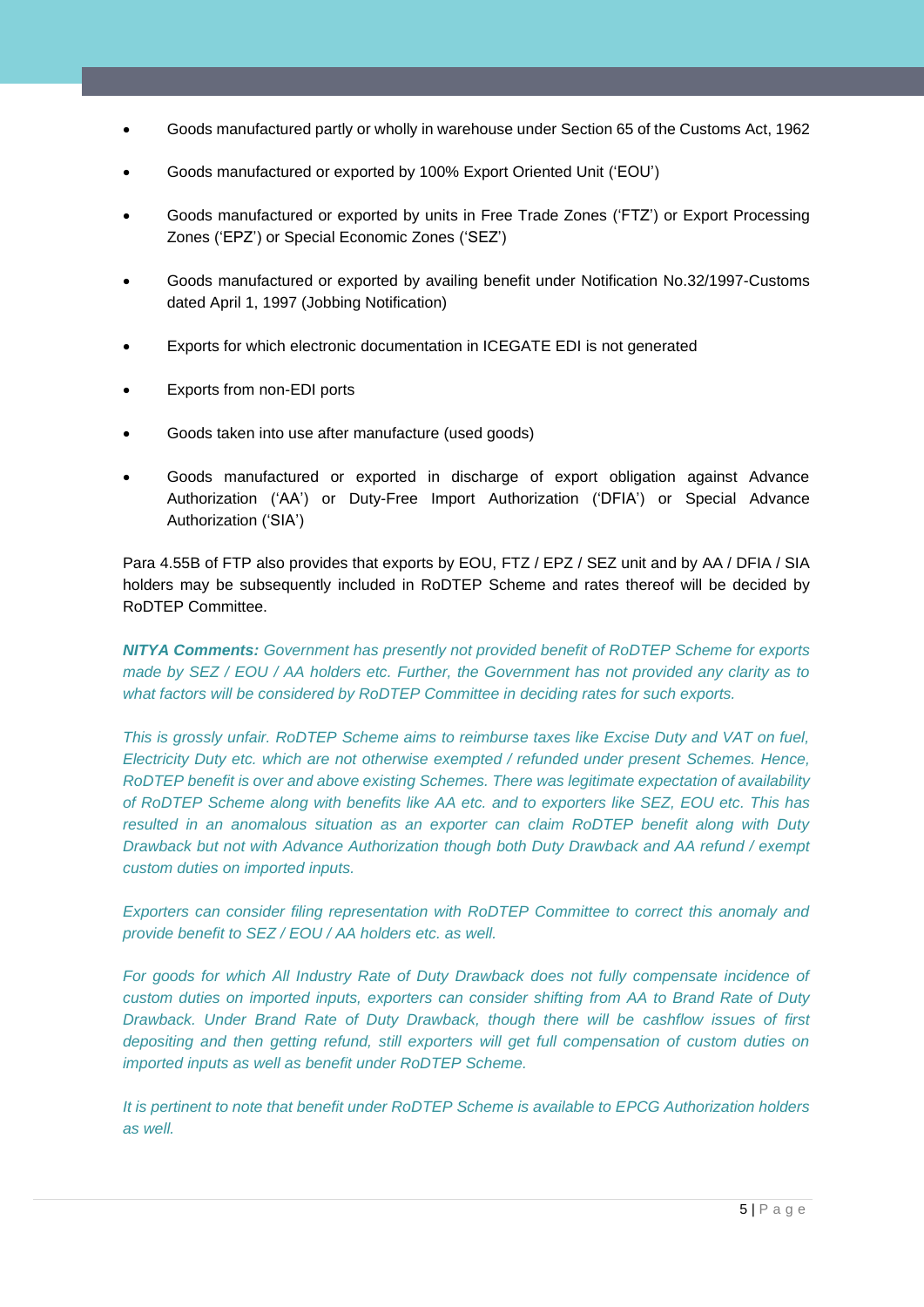## **4. Procedure to claim benefit under RoDTEP Scheme**

## 4.1 Declaration on shipping bill

Exporters will be required to declare their intention to claim RoDTEP for each export item on Shipping Bill or Bill of Export. For this purpose, following changes have already been made in Customs Automated System on ICEGATE portal:

• Exporters need to make following declaration in **SW INTO TYPE Table** of Shipping Bill:

```
INFO TYPE = DTY
INFO QFR = RDT
INFO CODE = RODTEPY (if RoDTEP availed) or RODTEPN (if RoDTEP not availed)
INFO MSR = Quantity of items in Statistical UQC as per the Customs Tariff Act for that item 
RITC
INFO UQC = UQC for Quantity indicated in INFO_MSR
```
• In case RODTEPN is selected in Shipping Bill, RoDTEP would not accrue to exporter. **Further, no changes will be allowed after filing of EGM**

## 4.2 Generation of Duty Credits / Electronic Scrip in Electronic Ledger

Based on exporter's declaration in Shipping Bill, DGFT will process RoDTEP claim. Shipping Bill with RODTEPY declaration, will be routed for officer intervention basis risk-based targeting by RMS. Accepted Shipping Bill will move to respective scrolls for disbursement of benefit. Option to generate RoDTEP scroll is currently disabled till Electronic Ledger module is enabled by CBIC. Once scroll is generated, benefit will be available as Credits in Electronic Ledger on ICEGATE portal.

## 4.3 Generation of scrips

Exporter not registered with ICEGATE, will be required to register themselves for generation of Scrips. Exporter will be required to convert credits (generated through scrolls) into Scrips. Export can club multiple Shipping Bills for generating Scrips.

## 4.4 Utilization of scrips

Exporters can use such scrips for payment of Basic Customs Duty.

Exporters can also transfer such e-scrips to any other entity having IEC and ICEGATE registration.

Customs Officer will be empowered to suspend Scrips. Once suspended, transfer or utilization of Scrips will not be allowed.

*NITYA Comments: While sale of Scrips will be exempt under GST, exporters selling such scrips will need to reverse Input Tax Credit pertaining to such exempt supply.*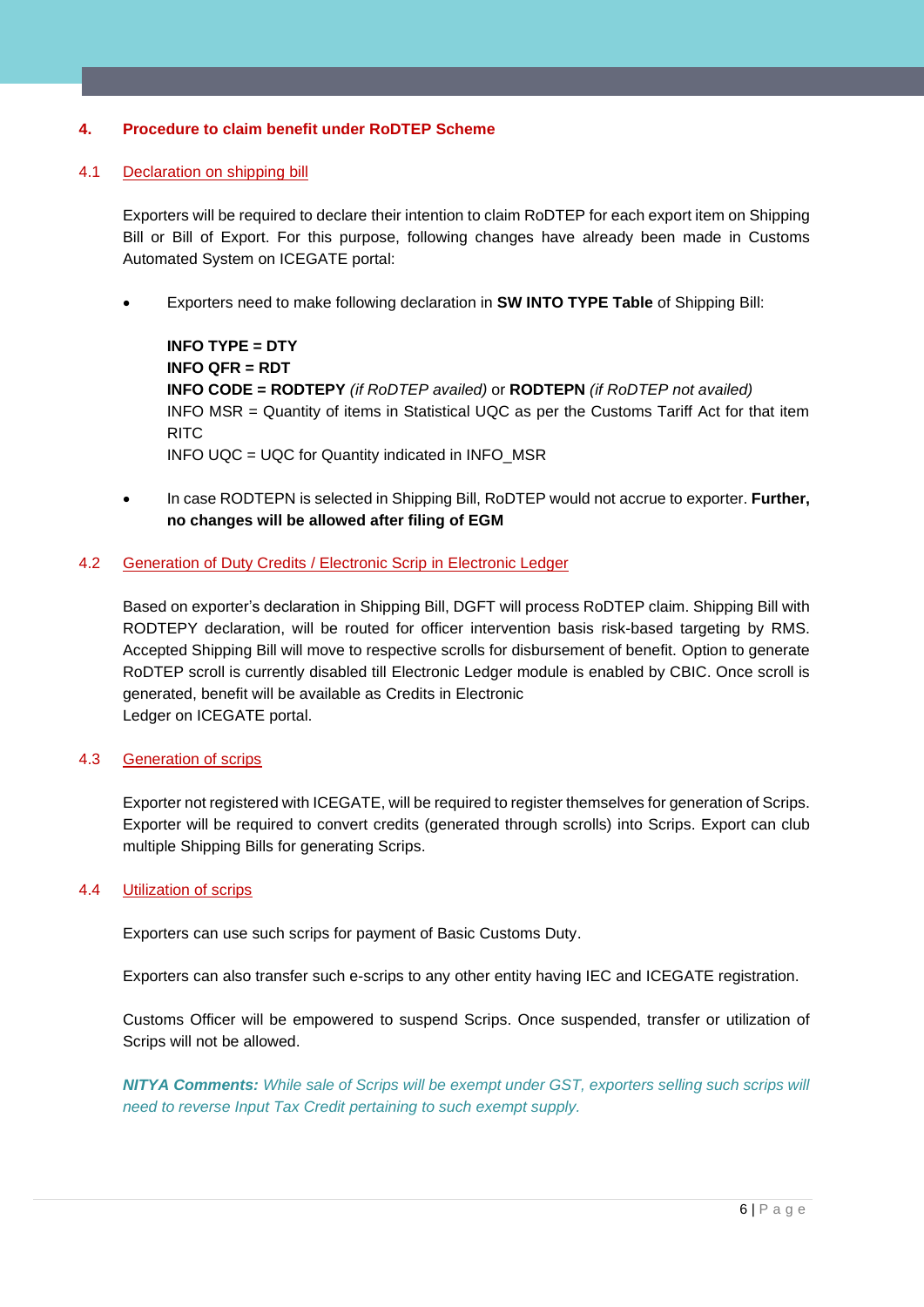## **5. Maintenance of records (Para 4.57 of FTP)**

Exporters would be required to maintain proper records substantiating claims made under the RoDTEP Scheme. Government may physically verify such records on sample basis based on risk and other relevant parameters.

**…………………………..**

#### **Disclaimer:**

This Insight has been prepared for clients and firm's personnel only. It is solely for the purpose of general information and does not represent any opinion of NITYA Tax Associates. We are not responsible for the loss arising to any person for acting or refraining from acting on the basis of material contained in this Insight. It is recommended that professional advice be sought based on specific facts and circumstances. © NITYA Tax Associates. All Rights Reserved.